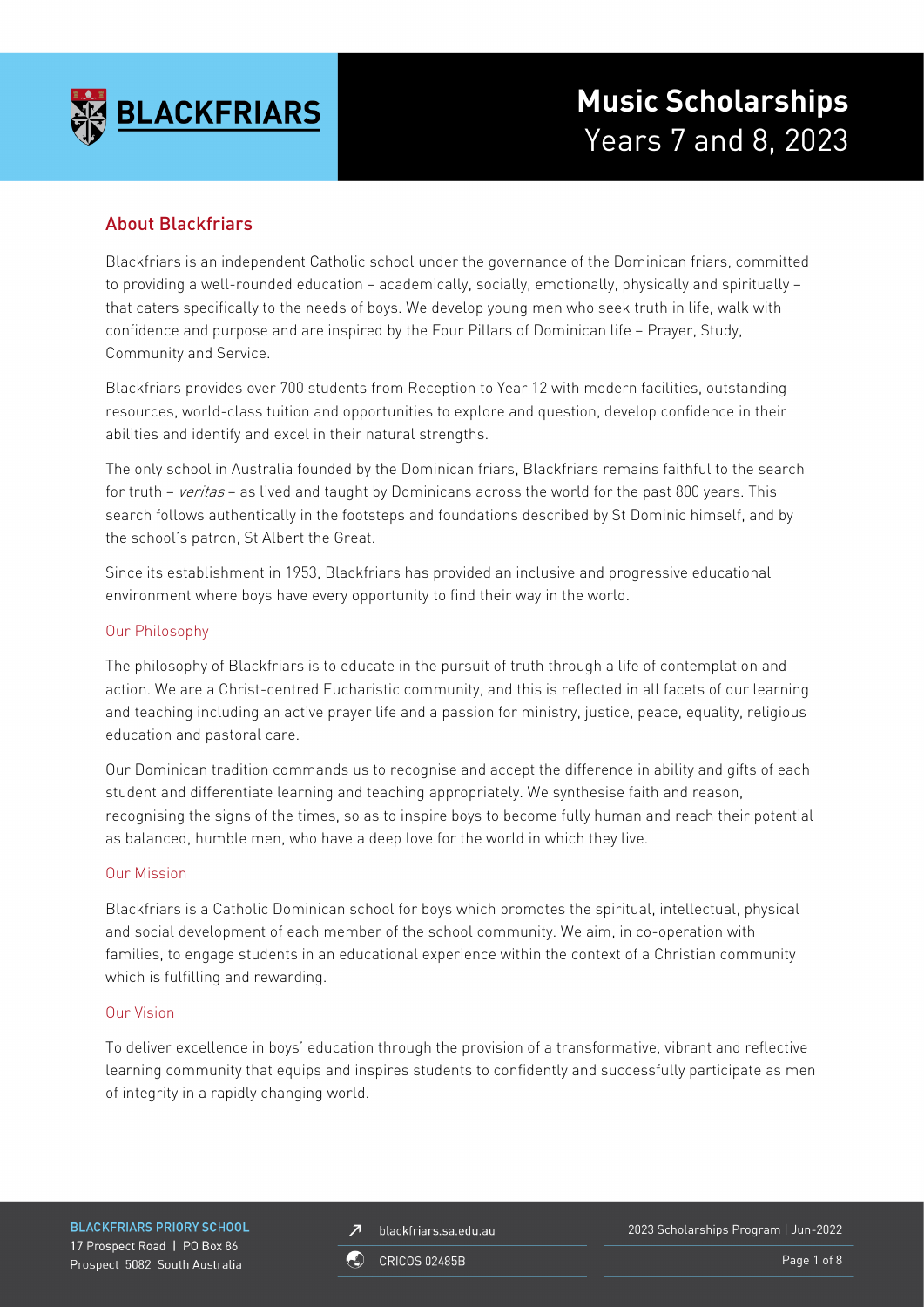

## Music Scholarships

Recipients of a Music Scholarship are entitled to full remission of music tuition fees with a private tutor, instrument hire, music resources and music textbook fees for two years. Scholarships are up to the value of \$2,500 (in music fees/resources).

Up to four Music Scholarships are available annually.

The instrumental tuition is provided by a tutor appointed by the Blackfriars Music department.

### **Eligibility**

2023 Music Scholarships are open to any domestic student entering Years 7 or 8 at Blackfriars in 2023.

A student may hold only one scholarship at any one time at Blackfriars. Should a student holding a scholarship be awarded or offered another, his parents/guardians must select one between the two.

### Selection criteria

Awarding of a Music Scholarship is based on an applicant's:

- 1. performance at a practical audition;
- 2. proven capacity or potential in music;
- 3. aural testing and interview;
- 4. ability to manage all academic aspects of music and school commitments; and
- 5. commitment to enriching the arts culture of Blackfriars by being involved in music making and performance opportunities.

#### Audition details

You may be contacted to arrange an audition. At your audition appointment, please provide three copies of the audition piece music for the audition panel.

### Closing date and submission details

Applications for a 2023 Music Scholarship must be received by 4pm, Tuesday 14 June 2022.

Applications can be submitted via post, emailed to [registrar@bps.sa.edu.au](mailto:registrar@bps.sa.edu.au) or delivered in person to the Blackfriars Administration, marked for the attention of:

The Scholarship Committee Blackfriars Priory School PO Box 86 PROSPECT SA 5082

All application details will remain confidential to members of the Scholarship Committee.

|  | <b>BLACKFRIARS PRIORY SCHOOL</b> |  |  |  |
|--|----------------------------------|--|--|--|
|--|----------------------------------|--|--|--|

 $\n *J*\n blackfriars.sa.edu.au\n$ 

Music Scholarships **Page 2 of 8** ORICOS 02485B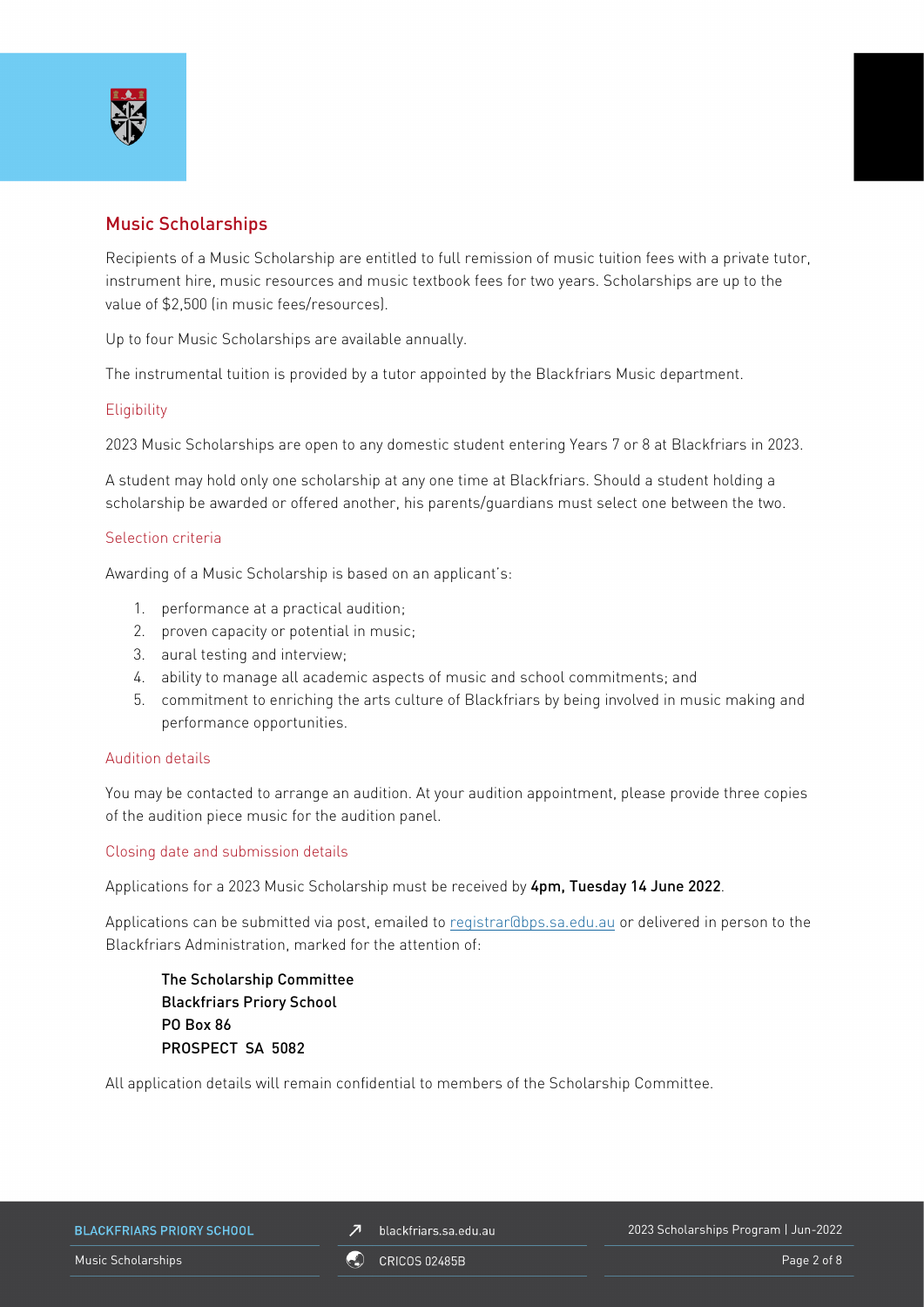

### Results

All applicants will be advised of the outcome of their scholarship application in due course.

### Expectations of the scholarship recipient

Students receiving a Blackfriars scholarship will, along with their families, show a commitment towards making a positive contribution to the life of the school.

All successful scholarship recipients are required to show a strong commitment towards the Music program until the end of Year 10 at a minimum. This is the considered time frame in which students start to reap the benefits for their learnt technique and advancement of their instrumental and ensemble involvement. It is expected that Music Scholarship recipients will maintain their music studies at Blackfriars until at least SACE level.

The Principal reserves the right to revoke a scholarship for appropriate reasons.

### Further information

For further information, please contact:

Lucy Pope Linda Gavranic Head of Performing Arts **Registrar** Registrar 08 8169 3930 08 8169 3954

[lpope@bps.sa.edu.au](mailto:lpope@bps.sa.edu.au) [registrar@bps.sa.edu.au](mailto:registrar@bps.sa.edu.au)

**BLACKFRIARS PRIORY SCHOOL** 



2023 Scholarships Program | Jun-2022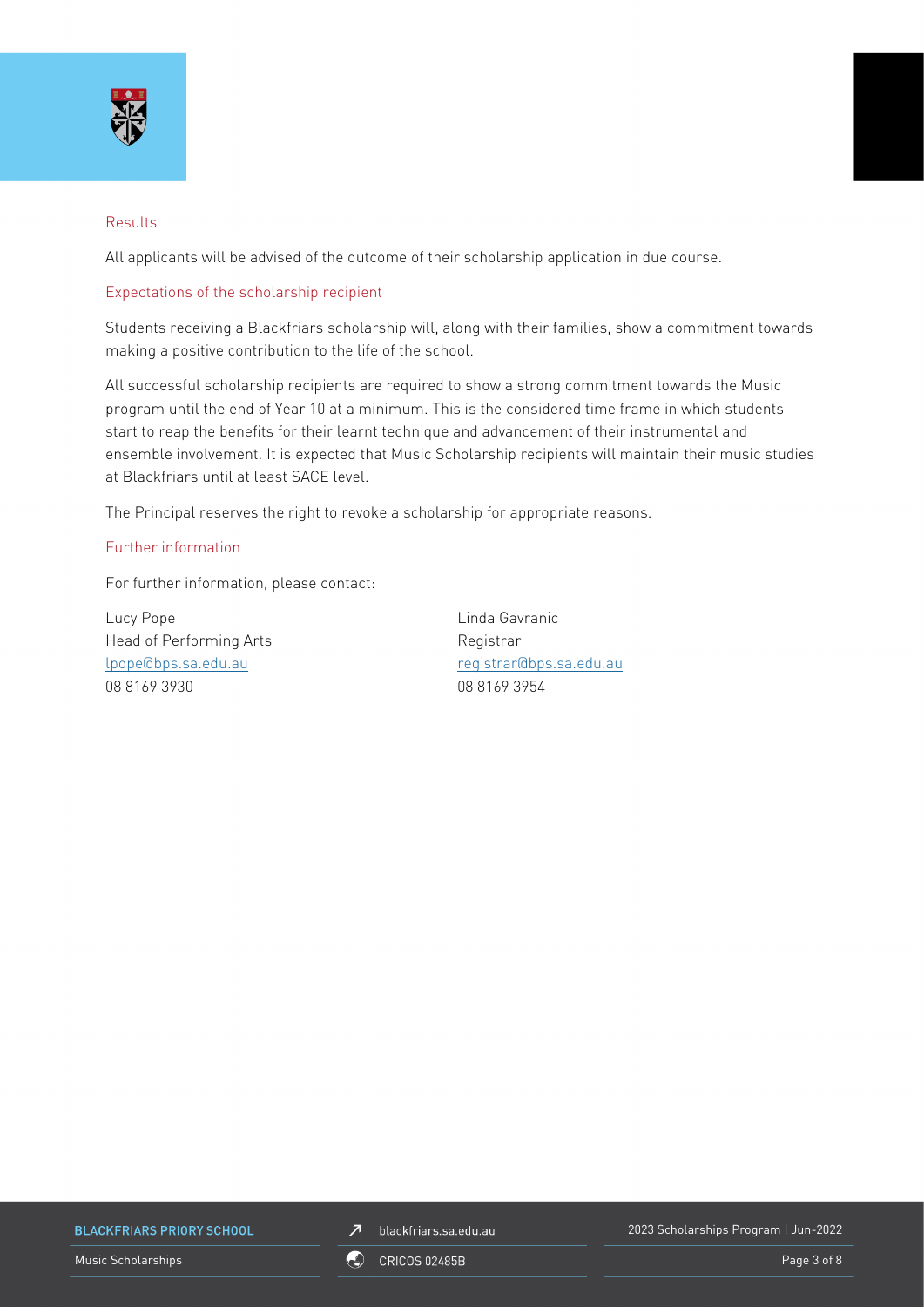

# Student/Applicant details

| Surname:        |             |  |
|-----------------|-------------|--|
| Given name(s):  |             |  |
| Date of birth:  |             |  |
| Street address: |             |  |
| Suburb:         | Postcode:   |  |
| Current school: | Year level: |  |

# Parent/Guardian 1

| Title:                   |  | OMr OMrs OMs OMiss ODr |  |
|--------------------------|--|------------------------|--|
| Surname:                 |  |                        |  |
| Given name:              |  |                        |  |
| Relationship to student: |  |                        |  |
| Occupation:              |  |                        |  |
| Mobile phone:            |  |                        |  |
| Email:                   |  |                        |  |

# Parent/Guardian 2

| Title:                   |  | OMr OMrs OMs OMiss ODr |  |
|--------------------------|--|------------------------|--|
| Surname:                 |  |                        |  |
| Given name:              |  |                        |  |
| Relationship to student: |  |                        |  |
| Occupation:              |  |                        |  |
| Mobile phone:            |  |                        |  |
| Email:                   |  |                        |  |

**BLACKFRIARS PRIORY SCHOOL** 

 $\n *J*\n blackfriars.sa.edu.au\n$ 

2023 Scholarships Program | Jun-2022

Music Scholarships **Page 4 of 8** CRICOS 02485B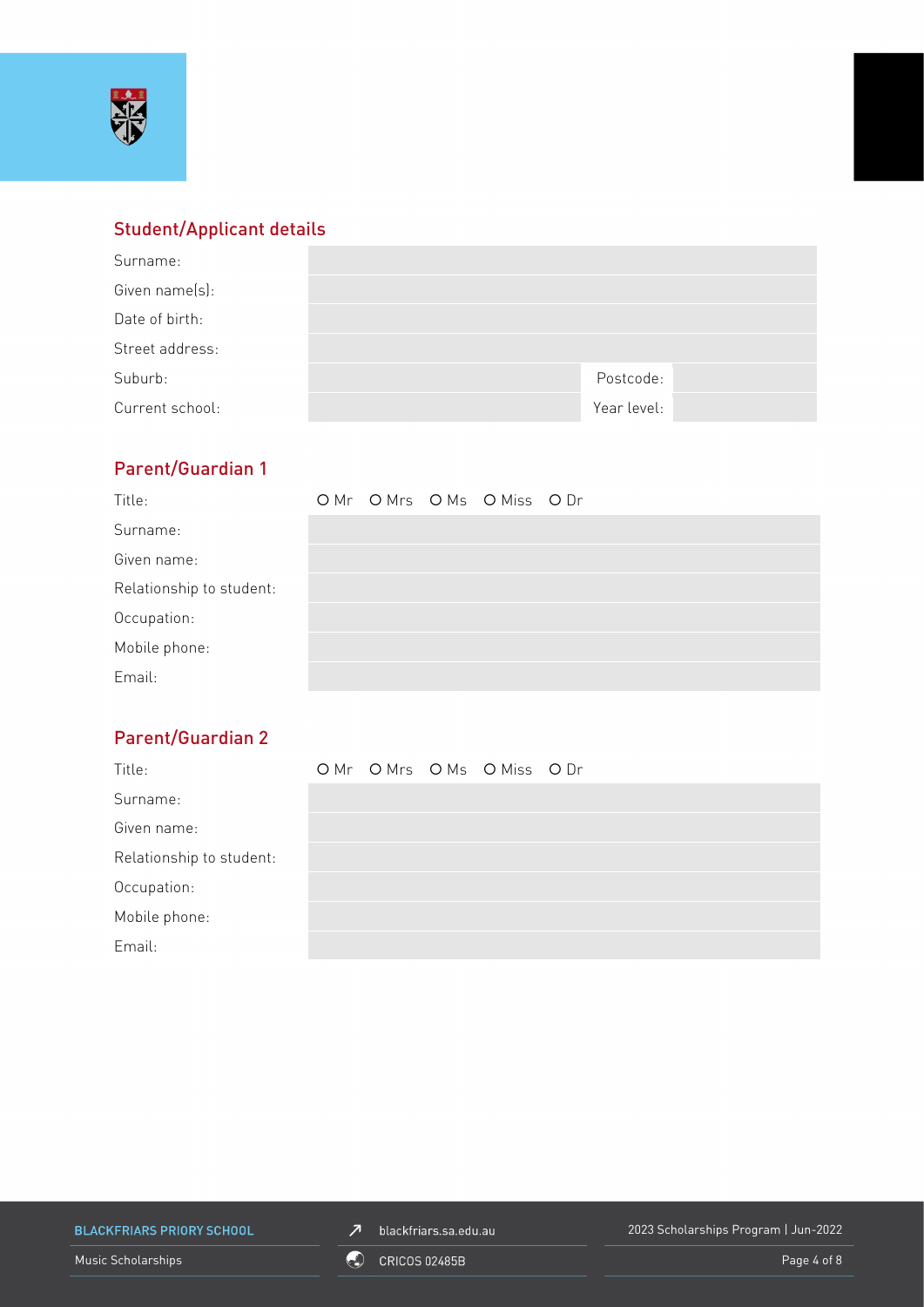

## Acceptance of scholarship conditions

- $\Box$  I/We accept that the recipient of the scholarship will, along with their family, show a commitment towards making a positive contribution to the life of Blackfriars.
- $\Box$  I/We understand that the Principal reserves the right to revoke a scholarship for appropriate reasons.
- $\Box$  I/We understand that a student may hold only one scholarship at any one time at Blackfriars.
- $\Box$  I/We understand that if the recipient of the scholarship were to subsequently transfer to another school prior to graduation, the family is liable to repay the full value of the scholarship to Blackfriars.

## **Signatures**

| Student/Applicant: | Date: |  |
|--------------------|-------|--|
| Parent/Guardian 1: | Date: |  |
| Parent/Guardian 2: | Date: |  |

**BLACKFRIARS PRIORY SCHOOL** 

2023 Scholarships Program | Jun-2022

Music Scholarships Page 5 of 8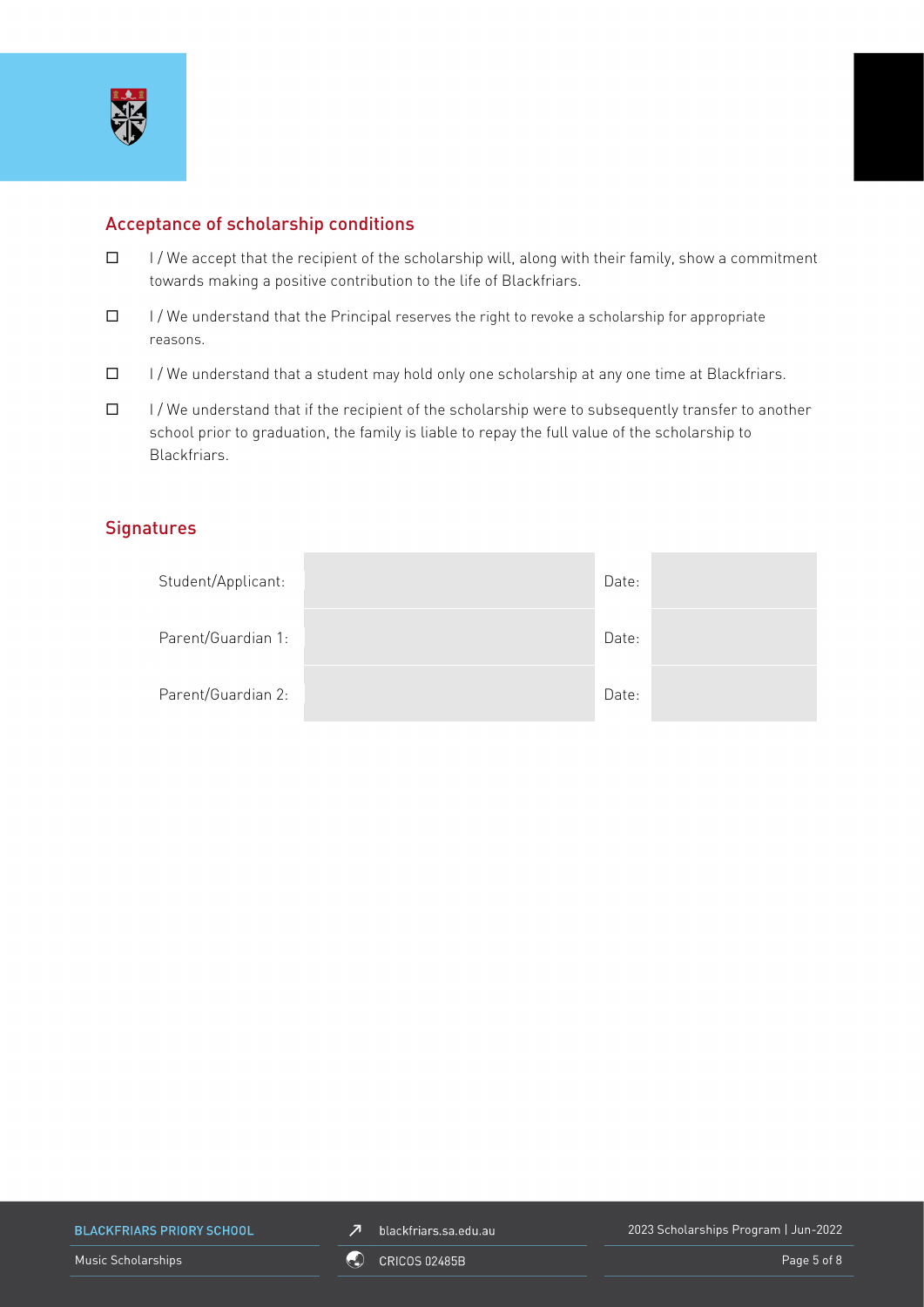

## Instrument selection

Blackfriars offers the following instruments for tuition and hire. Please select one instrument only in each of the columns.

| Woodwind          | <b>Brass / Strings / Voice</b>                        | Rhythm                 |
|-------------------|-------------------------------------------------------|------------------------|
| O Flute           | O Trumpet                                             | <b>O</b> Electric Bass |
| Clarinet<br>O.    | Trombone<br>$\circ$                                   | O Electric Guitar*     |
| O Alto Saxophone  | Violin<br>$\circ$                                     | O Piano/Keyboard*      |
| O Tenor Saxophone | O Vocal                                               | O Drums <sup>^</sup>   |
|                   | * Limited hire available<br><sup>^</sup> Not for hire |                        |

Please indicate your order of preference for the three instrument categories (i.e. 1, 2, 3).

| <b>Instrument Category</b> | Preference |
|----------------------------|------------|
| Woodwind                   |            |
| Brass / Strings / Voice    |            |
| Rhythm                     |            |

Blackfriars will endeavour to give the applicant his first preference. However, for the applicant to receive the full benefit of a musical education, it may be necessary for him to play an instrument other than his first choice. Students and parents will be consulted about instrument choices and allocations prior to the commencement of the new school year.

**BLACKFRIARS PRIORY SCHOOL** 

 $Z$  blackfriars.sa.edu.au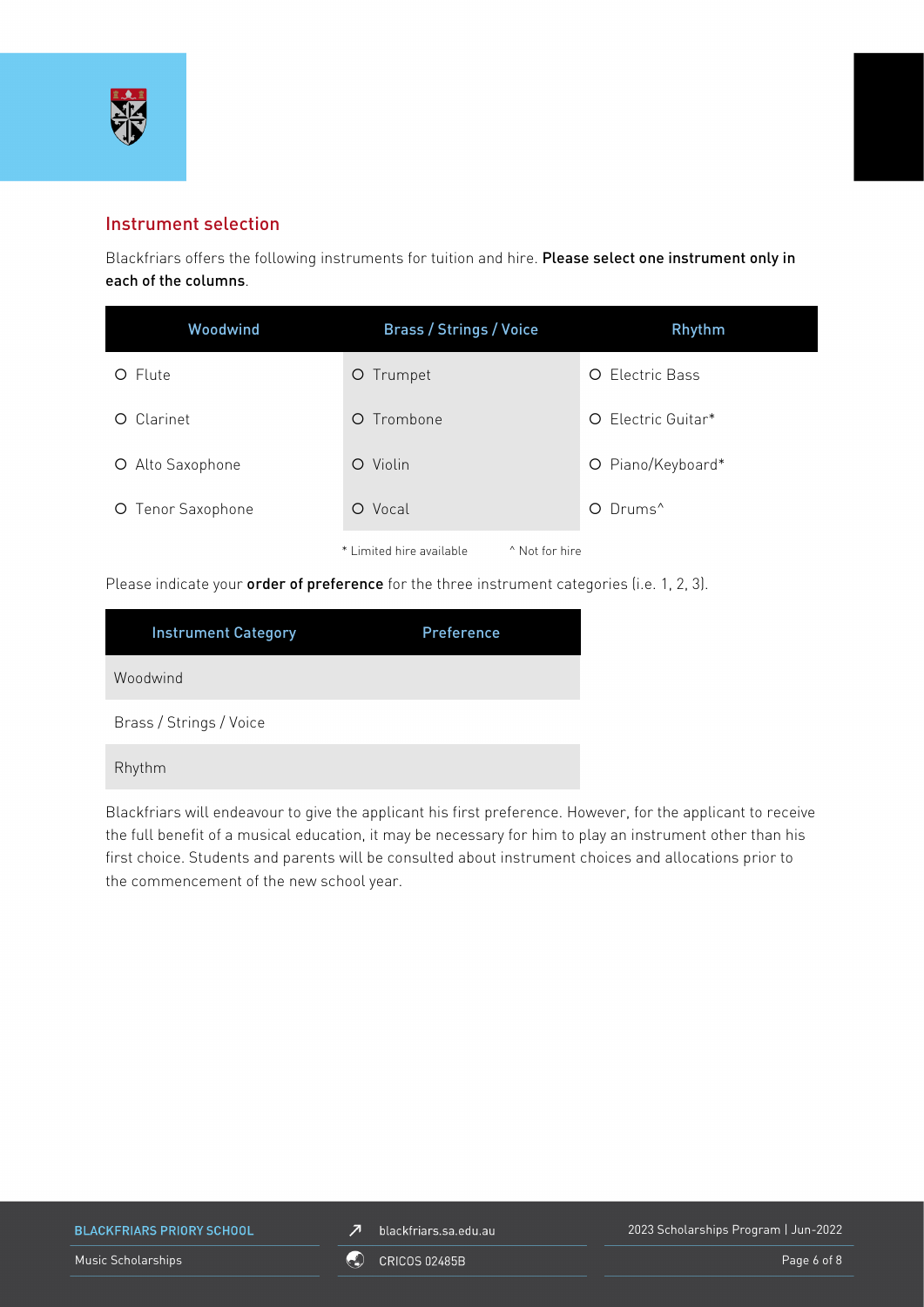

## Response to selection criteria

### Music experience

Please provide details of your music experience, including:

- the instrument(s) you can play (and to what standard);
- musicianship and music theory knowledge;
- any music achievements obtained; and
- your involvement in the arts culture (either at school, your local parish or the wider community).

**BLACKFRIARS PRIORY SCHOOL** 



2023 Scholarships Program | Jun-2022